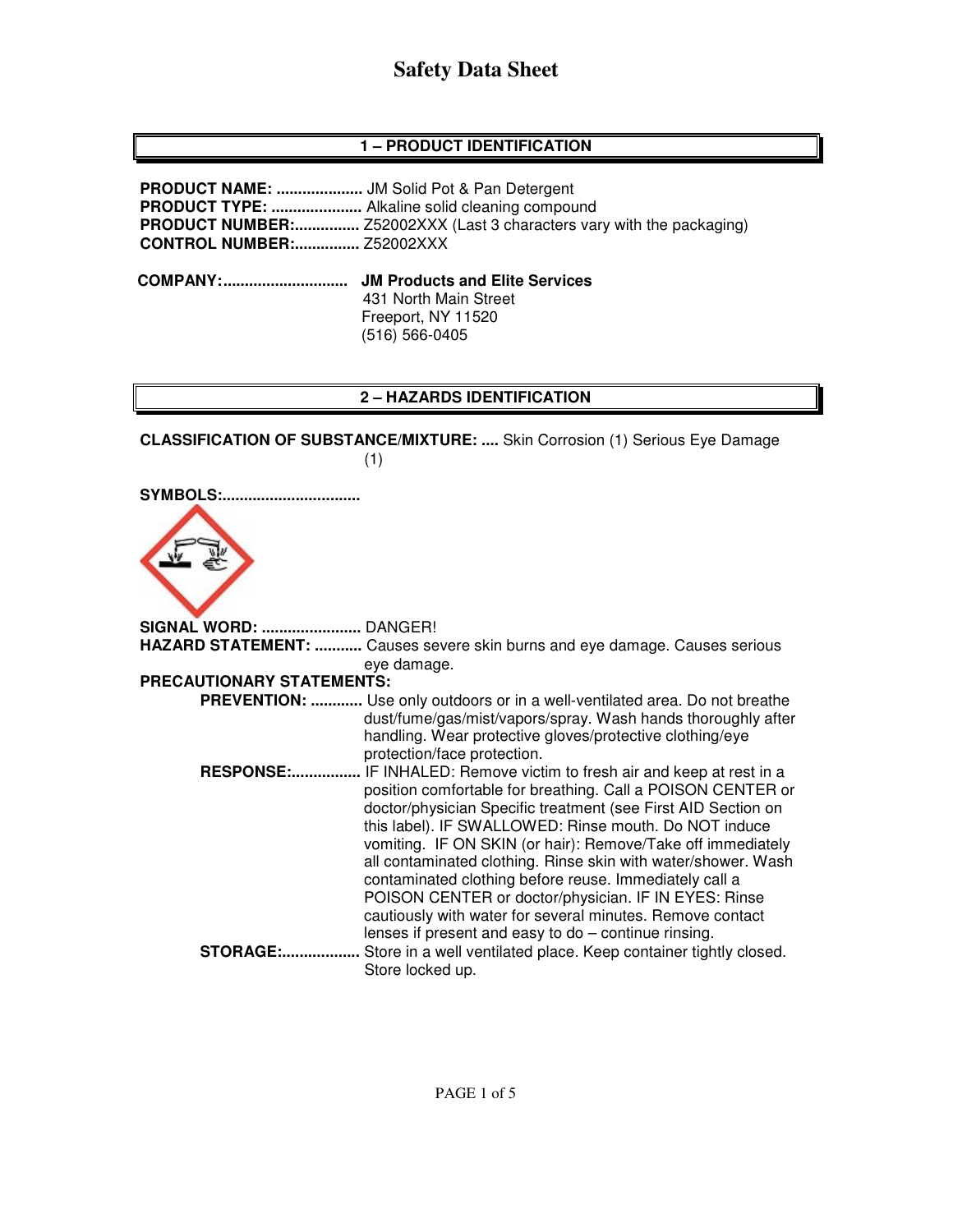**DISPOSAL: .................**Dispose of container and contents in accordance with local regulations.

### **3 – COMPOSITION / INFORMATION ON INGREDIENTS**

**INGREDIENT C.A.S. NUMBER** Polyethylene Glycol 25322-68-3 Nonyl Phenol Ethoxylate 127087-87-0 Sodium Sesquicarbonate 633-96-0<br>Sodium Metasilicate 6834-92-0 Sodium Metasilicate<br>Water P(AA/NaHso3)Na salt 68479-09-4 Sodium Dodecylbenzene Sulfonate 25155-30-0

7732-18-5

Percentages of ingredients are being withheld as trade secret information. This information will be disclosed as necessary to authorized individuals

### **4 – FIRST-AID MEASURES**

**BREATHING (INHALATION)**: **..** If victim shows signs of discomfort or irritation, remove to fresh air. If symptoms persist, get immediate medical attention.

**SWALLOWING (INGESTION)**: **.** DO NOT INDUCE VOMITING! Drink a large quantity of water or milk. Do not attempt to give liquids to an unconscious person. Get immediate medical attention!

**EYES: ........................................** Flush eyes with a large quantity of fresh water for at least 15 minutes. Apply ice compress and get immediate emergency medical attention by an eye specialist. It may be necessary to take victim to a hospital emergency room.

**SKIN (DERMAL): ......................** Flush from skin and clothing with large amounts of fresh water. If irritation persists, consult physician. Wash contaminated clothing before wearing.

#### **5 – FIRE-FIGHTING MEASURES**

**FLASHPOINT: ..........................** This product is non-flammable. **EXTINGUISHING MEDIA: ........** This product is non-flammable. Use extinguishing media suitable for materials already burning. **SPECIAL FIRE FIGHTING PROCEDURES:............**Firefighters working in areas where this product is present should be equipped with an approved, fully enclosed SCBA.

**UNUSUAL FIRE AND EXPLOSION HAZARDS: .....**None known.

## **6 – ACCIDENTAL RELEASE MEASURES**

**SPILL PROCEDURES:.............** Powder may be picked up and reused or recycled. Check with local, state and federal authorities when liquid solutions of this product are spilled.

**WASTE DISPOSAL: .................** As recommended by local, state and federal authorities.

PAGE 2 of 5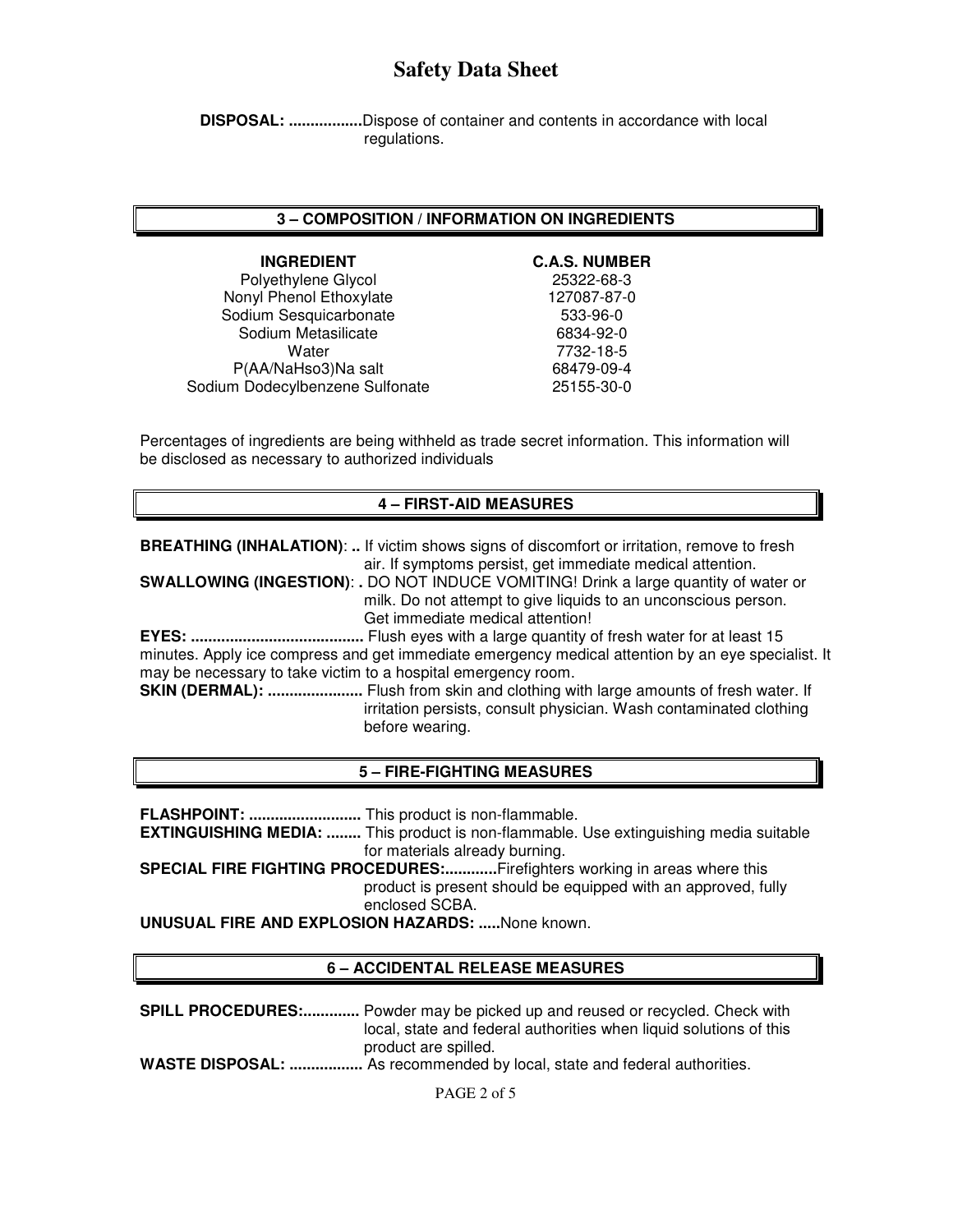## **7 – HANDLING and STORAGE**

| <b>STORAGE:</b>   | Store in a cool, well ventilated area. Avoid overheating or                                                                                                                                                 |
|-------------------|-------------------------------------------------------------------------------------------------------------------------------------------------------------------------------------------------------------|
| <b>HANDLING: </b> | freezing.<br>. Under normal use according to label instructions, special                                                                                                                                    |
|                   | protection should not be necessary. Wear eye protection if<br>product is likely to splash. Do not place this product in an<br>unmarked container! Keep away from children! Spilled material<br>is slippery. |

## **8 – EXPOSURE CONTROLS / PERSONAL PROTECTION**

**RESPIRATORY PROTECTION:** Not usually needed in well-ventilated areas. If needed, use a NIOSH approved respirator.

**PROTECTIVE CLOTHING:.......** Nitrile or PVC gloves, and chemical splash goggles. **ADDITIONAL MEASURES:......** Under normal use according to label instructions, special protection should not be necessary. Wear eye protection if product is likely to splash. Do not place this product in an unmarked container! Keep away from children! Spilled material is slippery.

| <b>INGREDIENT</b>               | <b>C.A.S. NUMBER</b> | <b>PEL</b>            |
|---------------------------------|----------------------|-----------------------|
| Polyethylene Glycol             | 25322-68-3           | No limits established |
| Nonyl Phenol Ethoxylate         | 127087-87-0          | No limits established |
| Sodium Sesquicarbonate          | 533-96-0             | No limits established |
| Sodium Metasilicate             | 6834-92-0            | No limit established  |
| Water                           | 7732-18-5            | No limits established |
| P(AA/NaHso3)Na salt             | 68479-09-4           | No limits established |
| Sodium Dodecylbenzene Sulfonate | 25155-30-0           | No limits established |
|                                 |                      |                       |

## **9 – PHYSICAL / CHEMICAL PROPERITES**

**APPEARANCE & ODOR:.........** White powder, slight chlorine odor. **ODOR THRESHOLD: ...............** N/A **pH: .............................................** N/A **MELTING POINT: .....................** N/A Powder. **FREEZING POINT: ...................** N/A **BOILING POINT: ......................** N/A Powder. **BOILING POINT RANGE: ........** N/A **FLASHPOINT: ..........................** This product is non-flammable. **EVAPORATION RATE: ............** N/A **FLAMMABILITY (solid/gas): ...** N/A **EXPLOSION LIMITS:................** N/A **VAPOR PRESSURE:................** N/A **VAPOR DENSITY (AIR=1): ......** Greater than 1.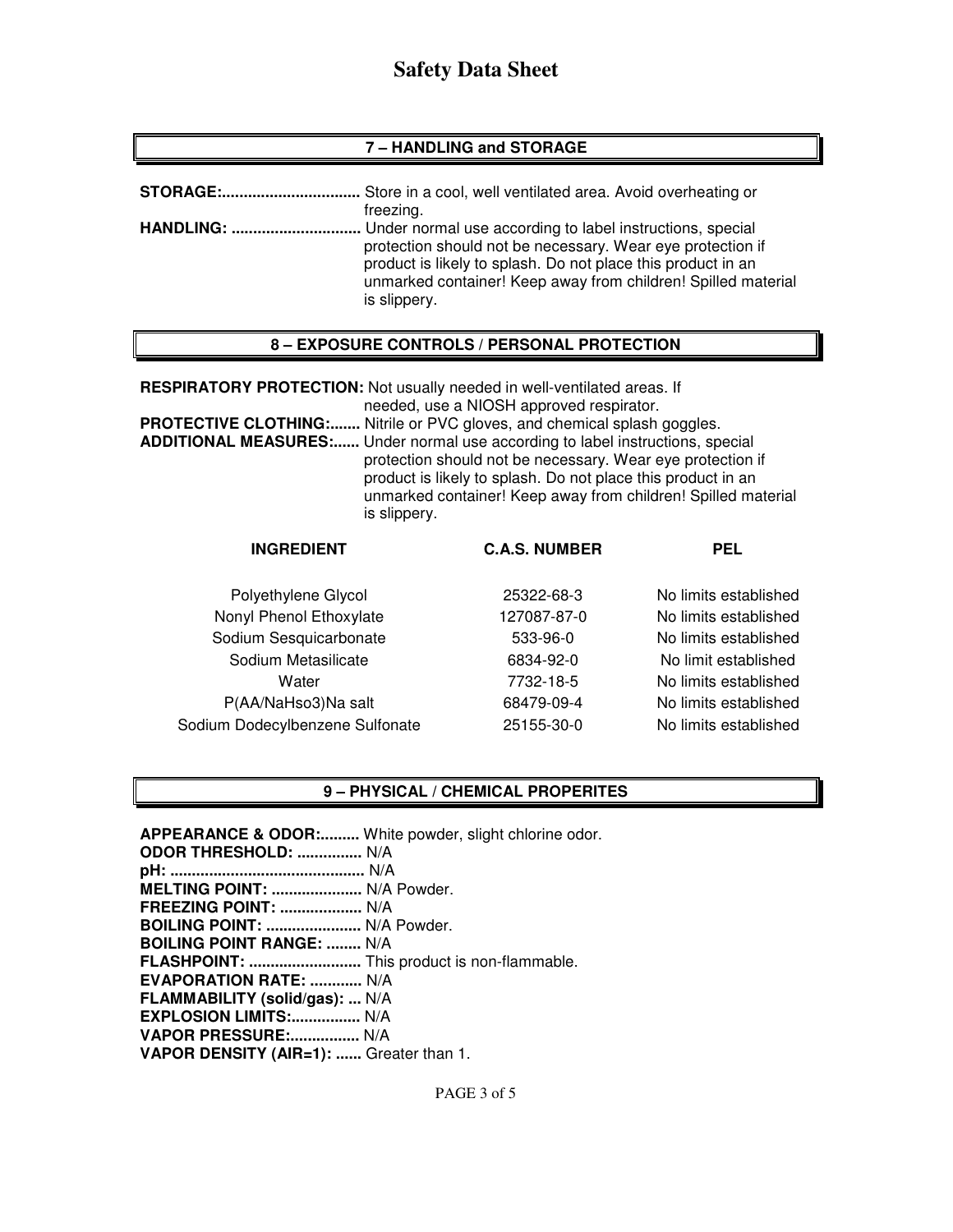**SPECIFIC GRAVITY: ................** N/A Powder **SOLUBILITY IN WATER: .........** Completely soluble. **PARTITION COEFFICIENT: .....** N/A **AUTO-IGNITION TEMPERATURE: .........................**N/A **DECOMPOSITION TEMPERATURE: ......................**N/A **VISCOSITY: ..............................** N/A Solid

## **10 – STABILITY and REACTIVITY**

**STABILITY: ...............................** Stable under normal conditions. **HAZARDOUS POLYMEROZATION.........** This product not known to polymerize. **INCOMPATIBILITY: ..................** Do not mix with acids or other detergents.

### **11 – TOXICOLOGICAL INFORMATION**

**ROUTE(S) OF ENTRY:.............** Ingestion. Not likely to be inhaled in dangerous amounts. **LISTED CARCINOGEN: ...........** None over 0.1%.

**MEDICAL CONDITION AGGRAVATED: .................**May aggravate pre-existing dermatitis. **INHALATION: ...........................** Not likely to be inhaled in hazardous amounts. Avoid exposure to mists or vapors. Maintain adequate ventilation in the work area.

**INGESTION:..............................** This material can cause burns and serious damage to any exposed body parts.

**EYES: ........................................** Undiluted product will cause burns or eye irritation, or possibly blindness.

**SKIN (DERMAL): ......................** This product may cause burns or irritation if not removed from the skin.

**ACUTE TOXICITY\* (ORAL):…… .............................**>2000 mg/kg

**ACUTE TOXICITY\* (DERMAL):.. .............................**>2000 mg/kg

**ACUTE TOXCITY\* (INHALATION): .........................**>20,000 ppm V (Gas), >20 mg/l (Vapor), >5 mg/l (Dust)

**\***Determined using the additivity formula for mixtures (GHS Purple Book, 3.1.3.6)

**12 – ECOLOGICAL INFORMATION** 

## **ENVIRONMENTAL FATE AND DISTRIBUTION:** N/A

## **13 –DISPOSAL CONSIDERATIONS**

**WASTE DISPOSAL: .................** As recommended by local, state and federal authorities.

## **14 – TRANSPORTATION INFORMATION**

**PROPER SHIPPING NAME: ....** Not DOT regulated. **HAZARD CLASS: .....................** None **UN/NA NUMBER: .....................** None **PACKAGING GROUP: ............** None